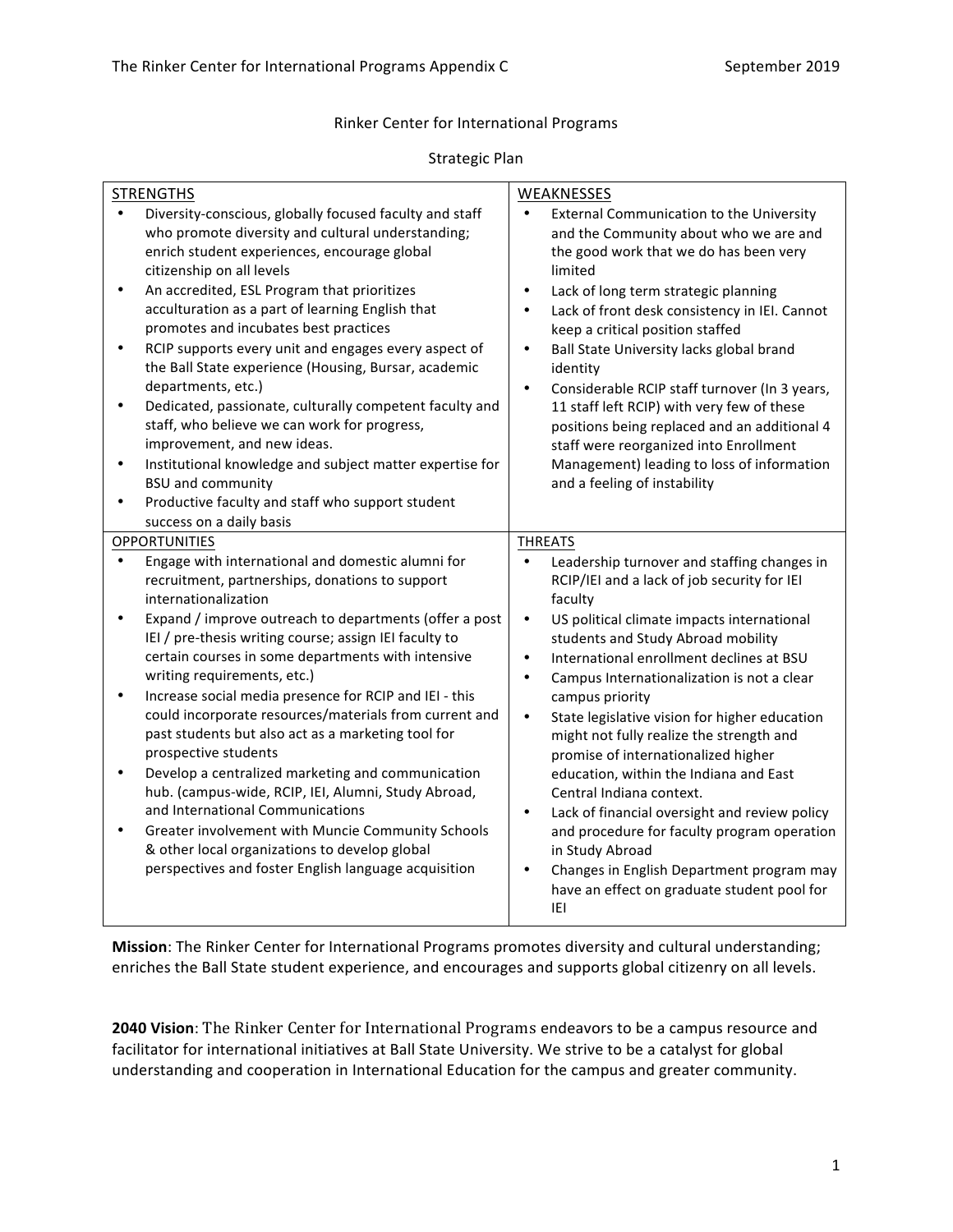"*Higher education as a whole (not just those in co-curricular roles, those in identity studies* related fields, or those teaching "diversity" courses) has a responsibility to help students learn *how to approach, understand, and dialogue about complex issues and across diverse perspectives.*" (Lee, 2017, p.1)

By connecting students, faculty, scholars and staff across diverse international boundaries, the Rinker Center for International Programs at Ball State University seeks to provide a variety of high-impact experiences which will serve those who participate professionally and personally throughout their lives. The Rinker Center for International Programs advocates for diversity and cultural understanding to enrich the Ball State University experience and encourage and support global citizenry.

The Rinker Center for International Programs comprises four units: Study Abroad (SA), International Services (IS), Academic Engagement and Global Initiatives (AEGI), and the Intensive English Institute (IEI). These units each serve both academic and administrative internationalization goals for the University. Although each unit approaches the mission from various perspectives, their combined engagement provides for a robust and recursive experience for domestic and international students, scholars, and faculty on the Ball State University campus.

- Study Abroad supports BSU students to engage in, and BSU faculty to develop, credit-bearing, high impact, international experiences.
- International Services provides all aspects of F-1/J-1/H-1B document processing, orientation, cultural engagement activities, employment authorization, F- 1 and J-1 student compliance, and support for all international scholars.
- Academic Engagement and Global Initiatives supports all aspects of partnerships with international universities as it relates to bringing international students and scholars to campus.
- Intensive English Institute supports ESL-only and conditionally admitted international students through language proficiency development, acculturation to the U.S. classroom experience and broader culture.

The Rinker Center for International Programs (SA, IS, AEGI and the IEI) seeks to be a catalyst for global understanding and a collaborative partner for international education. We are a recognized facilitator for international initiatives within Ball State University and the greater global community, and we serve as a ready resource for campus and community stakeholders.

(Lee, A. 2017, Teaching Interculturally, Stylus Publishing, Sterling, VA; p.1)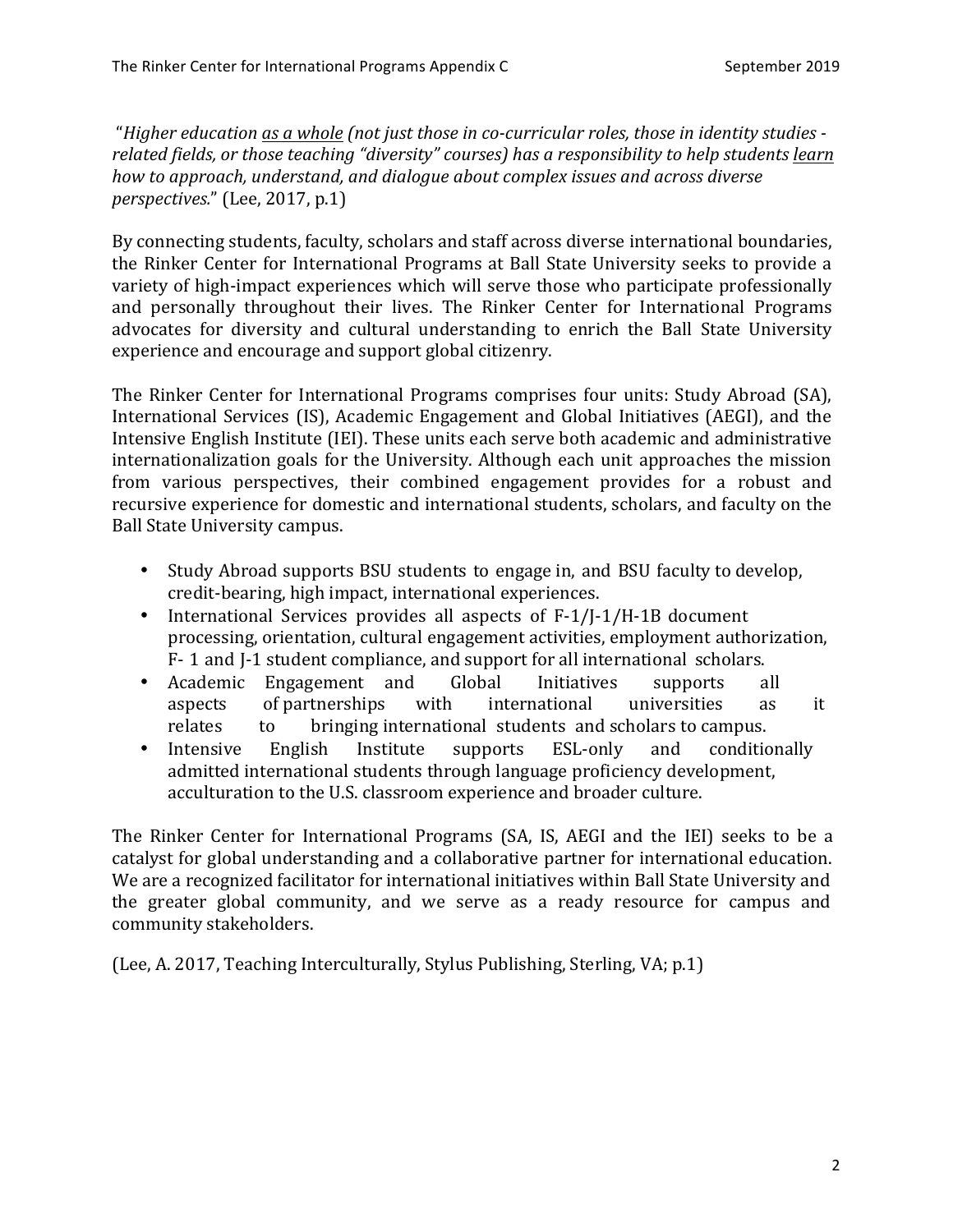#### Goal 1: Undergraduate Excellence and Innovation

## 1.1 *Increase student opportunities to engage in diverse cultural experiences which* enhance their individual experiences and contribute to the internationalization *of the campus.*

The Rinker Center for International Programs supports undergraduate excellence in many programmatic and administrative ways. By fostering international partnerships, we develop pathways for students and scholars to attend Ball State, interact with BSU faculty and students, and internationalize the campus in a variety of ways. When international students and scholars arrive, we orient and support their academic and administrative needs from the point of admission until graduation and beyond. While on campus, we provide a variety of cultural programming and we engage in meaningful partnerships between IEI and academic classes - all designed to encourage high-impact engagement between domestic and international students. Domestic students wishing to engage more deeply in an international exchange and faculty wishing to lead a group of students on international credit-bearing programs are all encouraged, supported and guided through the process. All of these activities provide support for developing global citizens who enrich the BSU community by helping to build cultural literacy, global awareness, and a respect for differences in people, ideas, and opinions. All The Rinker Center for International Programs units will continue to support and encourage student involvement, which allows students to reflect and share their experiences and ideas as well as engage with the diverse experiences and ideas of others. We know from feedback from campus stakeholders that this is invaluable for both the campus and the greater Muncie community.

#### **Activities Include**:

• Provide engaging, meaningful international student orientation five times each year

• Provide targeted communication about our internationally-focused activities which focuses on specific constituencies (i.e. faculty, students, community)

#### **Measurable Outcomes:**

- Increase number of initiatives to improve quality and quantity of engagement activities
- Increase number of international partnerships
- Increase number of faculty and/or students participating in Study Abroad office activities on campus
- Increase number of internationally-focused events offered
- Implement improvements to existing study abroad programs based on data or feedback and develop new programs to encourage student participation on study abroad programs
- Increase actions based on feedback from participants in cultural events
- Increase student participation on study abroad programs by 25 students annually

#### **Anticipated Results:**

By increasing intentionality in our planning and design of cultural engagement activities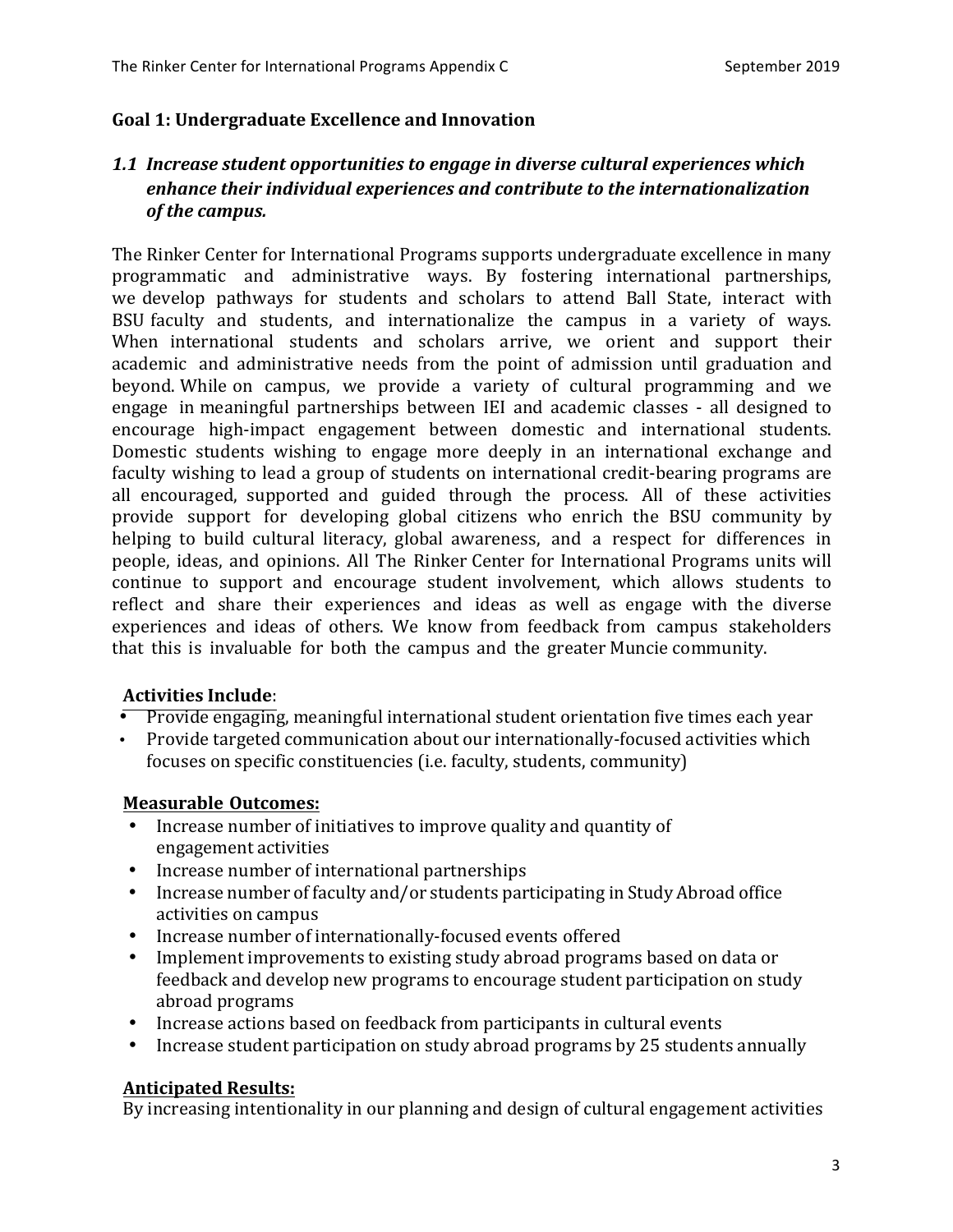as well as partnerships with campus and community groups on various activities, we anticipate a better understanding and usage of the services and programmatic opportunities provided through The Rinker Center for International Programs.

## 1.2 Increase visibility of and participation in Study Abroad programs

Study Abroad experiences for both undergraduate and graduate students are viewed by most American universities as a high impact practice (HIP). The National Survey of Student Engagement (NSSE) founding director George Kuh recommends that undergraduates participate in at least two HIPs over the course of their undergraduate experience—one during the first year and one in the context of their major. As Ball State alumnus, Jason Rose wrote "...study abroad is interactive as students collaborate with peers, professors, and the people from their host country. Study abroad also encourages engagement as students are immersed in a new environment and culture. Study Abroad requires some personal reflection as typical participants learn to evaluate elements of their own culture in an unbiased manner, allowing multicultural interactions in other settings to become more natural." Jason studied early 20th Century American Cultural and Social History with a subspecialty in Transnationalism and Digital History.

## **Activities Include**:

- Hiring a program coordinator to extend campus outreach to students and faculty
- Creating an annual luncheon/information session for new faculty to ensure they are aware of how to:
	- 1. Provide transparent communication regarding study abroad opportunities for faculty and students
	- 2. Review of barriers to study abroad participation and development of initiatives to mitigate barriers
	- 3. Develop course articulation
	- 4. Implement improvements to existing programs based on data or feedback

# **Measurable Outcomes:**

- Increase number of faculty and/or students participating in Study Abroad office activities on campus
- Increase number of Study Abroad programs by 3 annually
- Increase number of students studying abroad by 25 annually
- By 2024 the number of Study Abroad programs will increase by 10% and participants will increase to 10% of the Ball State University population, which is currently the national average  $(SA \text{ is currently at } 8\%)$

# **Anticipated Results:**

By increasing intentionality in our planning and design of cultural engagement activities as well as partnerships with campus and community groups on various activities, we anticipate a better understanding of the services and opportunities provided through The Rinker Center for International Programs.

http://nsse.indiana.edu/html/high\_impact\_practices.cfm *https://iusboverseas.wordpress.com/2014/07/09/study-abroad-a-high-impact-educationalpractice/*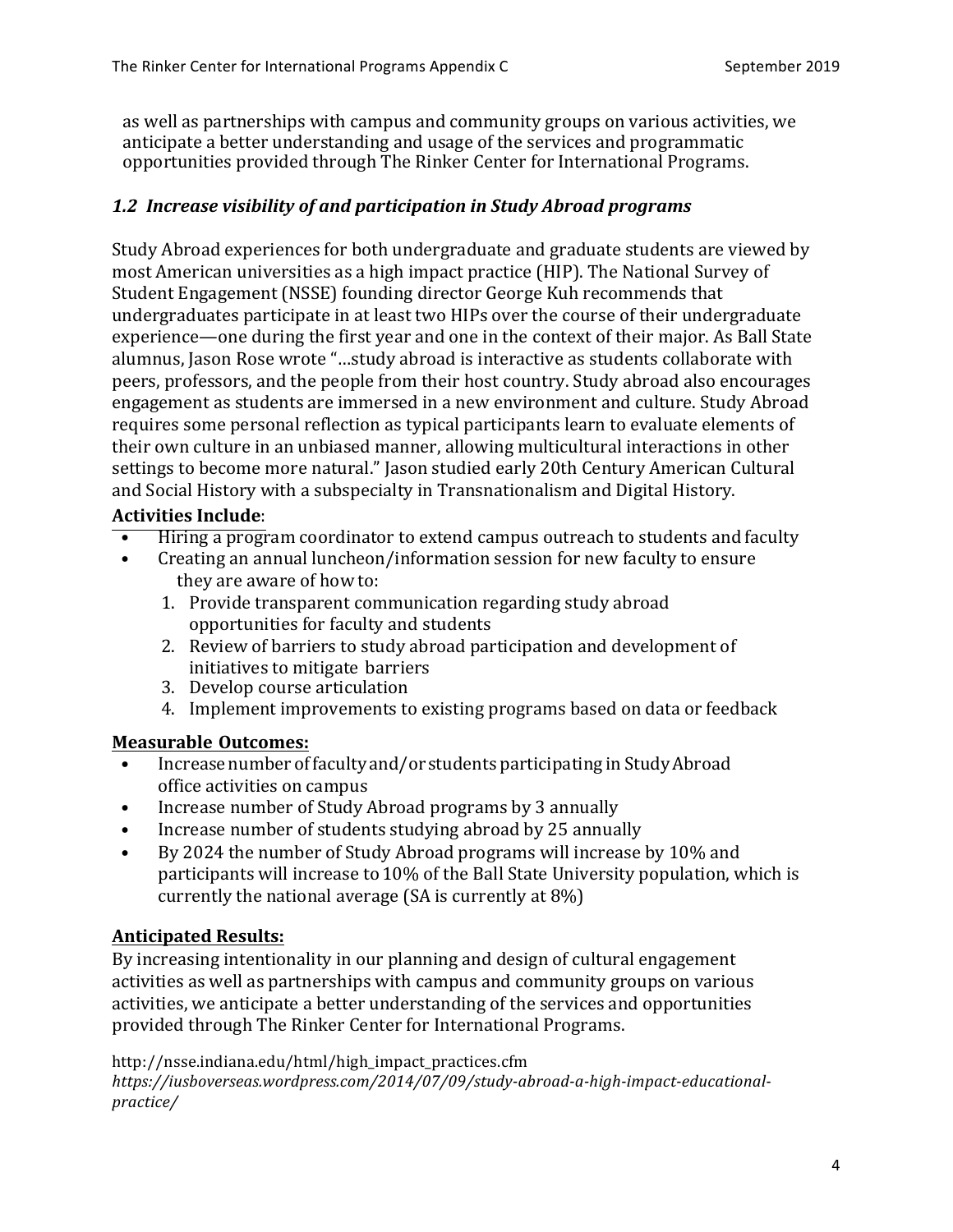#### **Goal 2: Graduate & Adult Learning**

Our University expands its reach and impact along the continuum of human development and is nationally recognized for serving graduate students and other adults throughout their lifetime educational journey and for our agility in anticipating and responding to workforce needs.

## 2.1 Develop global and cultural competencies as a critical aspect of both professional and personal lives of graduate students and other adults in their lifelong *educational journey.*

The Rinker Center for International Programs strives to provide our constituents with expanded opportunities to develop a more holistic view of globalization, culture and the benefits of understanding and managing through diverse perspectives. At present, global and cultural competencies are undefined at Ball State. The Rinker Center for International Programs is poised to work collaboratively with academic departments to help graduate students develop global competency through the curriculum as well as develop partnerships to help graduate and certificate students to learn about global internships and collaborative research.

## **Activities Include:**

- Creating and facilitating a committee which will define internationalization and global and cultural competencies at Ball State
- Identifying and pursuing sustainable academic partnerships that incorporate the needs of departmental, college, and university strategic plans.
- Expanding graduate internships and experiences allowing them to engage in global workforce systems and perspectives.
- Expanding international academic partnerships that target graduate students to provide this under-served population increased and flexible opportunities to engage global academic learning systems and perspectives
- Providing increased opportunities for faculty to expand global competencies through workshops, seminars, faculty exchange, etc.
- Working with departments and colleges to develop programming options (partnerships, certificates, collaborative research, etc.) that supports increased opportunity for global engagement

## **Measurable Outcomes:**

- Increase international bilateral partnerships (currently have 17 university wide bilateral partnerships)
- Increase bilateral exchange partnerships that specify Graduate study (currently no partnerships explicitly mentions Graduate study)
- Increase number of workshops for faculty development
- Increase engagement with academic units to determine interest and feasibility in expansion of global engagement for students and/or faculty
- Increase number of engagements with academic units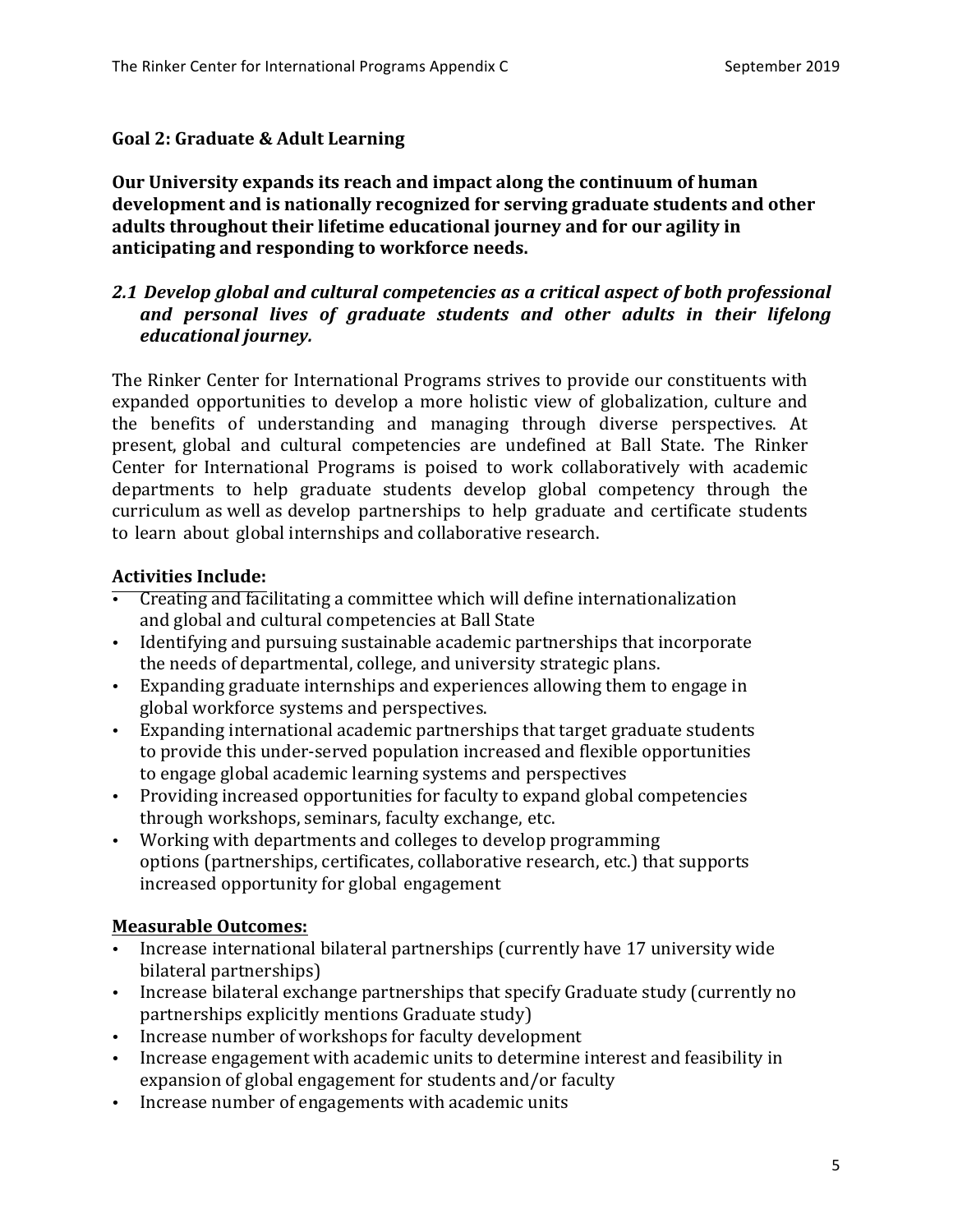Implement improvements to existing programs based on data or feedback

#### **Anticipated Results:**

Increased global and cultural engagement for Ball State faculty and students

#### Goal 3: Community Engagement and Impact

As a community-engaged institution, our University is internationally recognized **for mobilizing and leading partnerships that revitalize and sustain our city and region.** 

#### **3.1 Connect with local partners to provide cultural activities for the broader** *community.*

Community engagement is vital for strengthening our community. As an anchor institution, Ball State is expected and uniquely positioned to do that. The Rinker Center for International Programs has become more involved in community activities by holding events on campus and by participating in events organized by the off-campus community. The current partnership between the IEI and Muncie Community Schools provides English language training for parents of international students in the schools. Through its many cultural programs and events on campus, the Rinker Center will engage both the campus community and the off-campus community. The International Services' Friendship Family Program, Culture Exchange and The Amazing Taste are events that contribute to international education and intercultural awareness for the Ball State and Muncie communities. In 2019, IS and the BSU Women's Club International Interest Group codesigned the International Extravaganza event for international undergraduate and graduate students and their families, faculty and staff. Plans are in effect to expand this event and make it an annual campus tradition. All of these community events bring about global engagement in a multitude of ways. By contributing to, assessing and expanding this dynamic network, we are able to make a difference in our local and global communities.

## **Activities Include:**

- RCIP and IEI programming that brings students, guests, or events to campus that centralize the Muncie and East Central Indiana community in guest experiences
- RCIP and IEI programming that supports the Muncie and East Central Indiana international community by connecting resources, opportunities, and community members
- Opportunities and programming for international campus guests to experience the University, the Muncie Community, and East Central Indiana
- RCIP events are open to the community, university and local interests

## **Measurable Outcomes:**

- Increase number of events and projects which integrate Muncie and BSU communities
- Increase number of activities in which RCIP units assist community organizations and events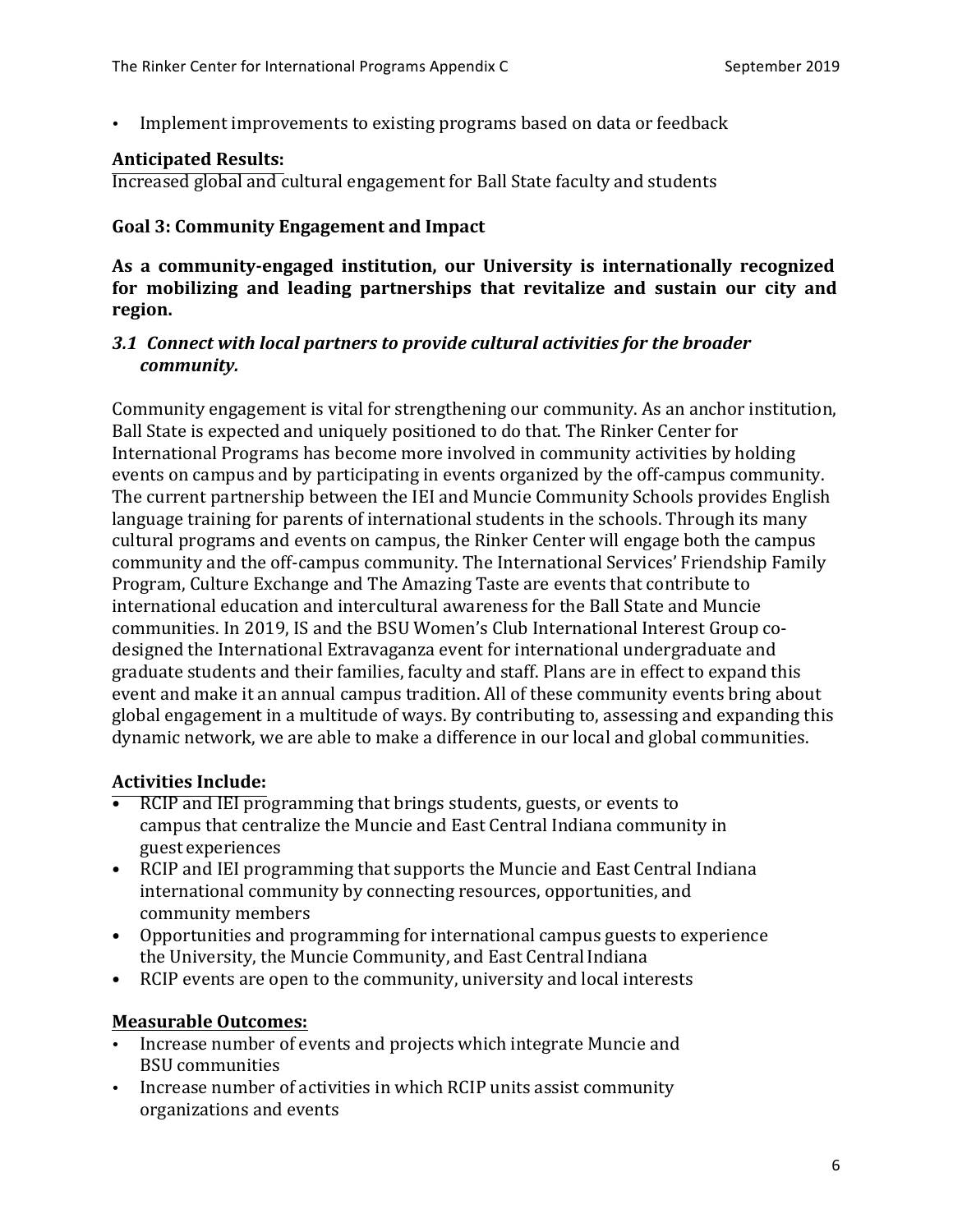- Increase number of engagements with academic units
- Implement improvements to existing programs based on data or feedback

#### **Anticipated Results:**

**Improved Muncie community engagement with international students and** improved international student engagement in the Muncie community

#### **Goal 4: Scholarship and Societal Impact**

As a public research institution, our University recruits and retains outstanding **faculty** and staff who engage in scholarship—of discovery, application, and **teaching—that garners national and international recognition, attracts external** resources, and improved lives.

## **4.1 Facilitate and support internationalization and international development for** *faculty* and staff focused on course or departmental internationalization

The Rinker Center for International Programs directly supports campus internationalization in many programmatic and administrative ways. The AEGI, IEI and SA partners with faculty who are interested in developing international connections/initiatives for their courses. The IEI and IS provides guest lectures or cultural experts to speak on country/culture-specific topics. The IEI supports internationalization through class collaborations e.g. IEI classes collaborating with academic courses (mixed group sessions). The IEI serves as cultural attaches when faculty visit internationally. Study Abroad provides presentations and workshops for faculty to develop international programs. Study Abroad provides opportunities for faculty and staff to participate in overseas partnership programs and by providing funding for faculty to explore international locations for program site development.

## **Activities Include:**

- Developing evaluation criteria for assessing the internationalization of units, departments, programs, faculty and scholarship
- Providing internationalization-centered, development curriculum and consultation services for BSU faculty and professionals

## **Measurable Outcomes:**

- Increase number of faculty who have participated in internationalizing activities
- Increase number of projects proposed, faculty and development participants, students impacted by internationalization activities
- Increase number of courses linking international components/working toward internationalization
- Increase number of unit developments/consultations

## **Anticipated Results:**

Increased internationalization of curriculum at Ball State University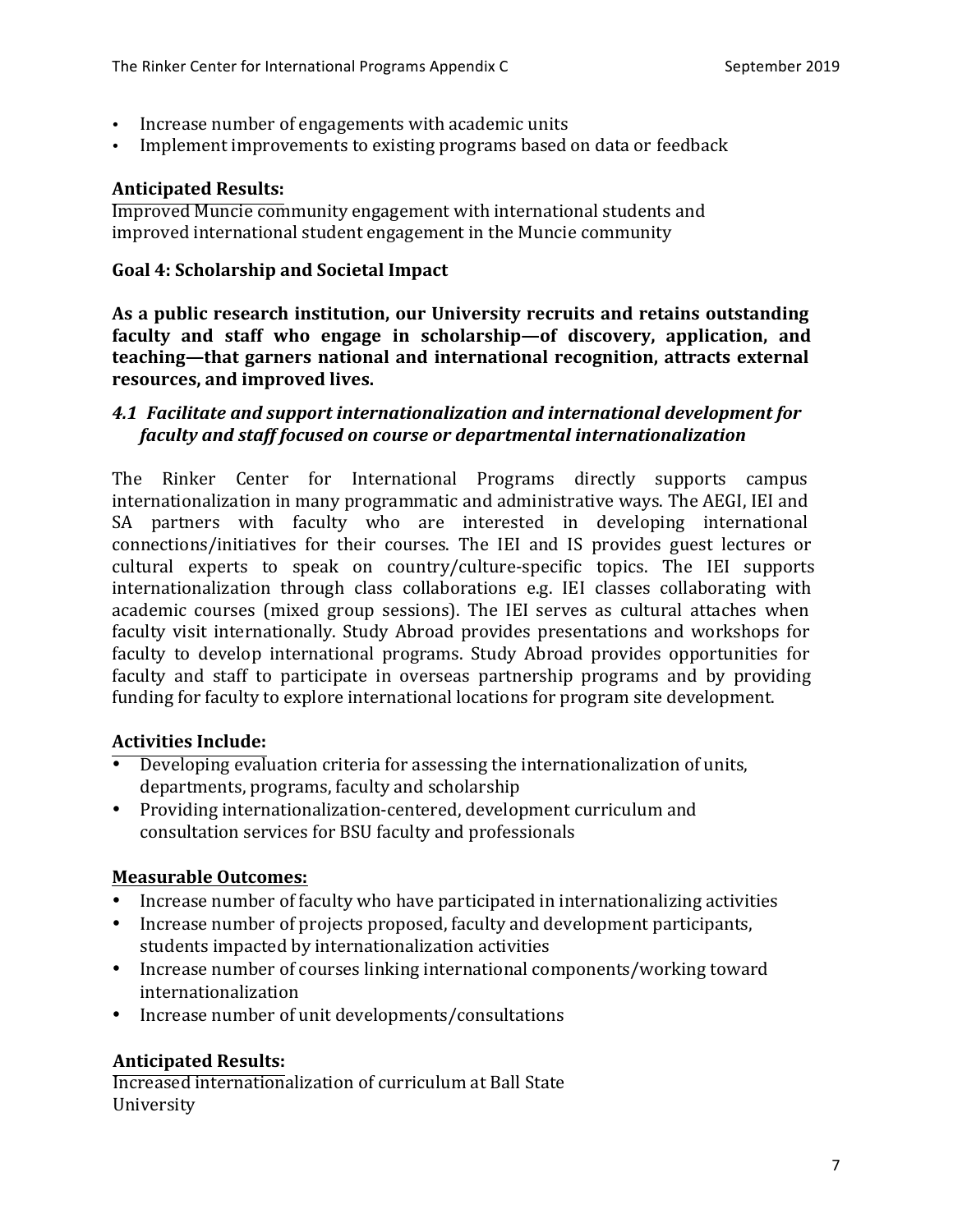#### Goal 5: Institutional and Inclusive Excellence

**Our University is distinguished for institutional effectiveness and inclusive excellence** across all dimensions of our work and for our positive and vibrant culture of wellbeing that helps our faculty and staff lead engaged and meaningful lives.

# *5.1Review programs and processes to develop efficiencies and establish a culture of transparency and data-informed decision-making internationalization processes*

The Rinker Center for International Programs will begin an immediate review of all policies and procedures, which relate to international relationship building, developing the University's institutional international partnerships, communicating policies and procedures to IEI Faculty and IEI students, and Study Abroad processes relating to students and faculty. Some policies are presently unwritten, others are fully developed but require better general communication and placement on the RCIP website. Policies may also be communicated in a more intentional fashion in faculty meetings and informational luncheons. Internally, the Rinker Center will regularly offer faculty and staff meetings to ensure that everyone is well informed and part of many of the decision-making processes. Angela Baldasare, Senior Strategic Consultant from Civitas Learning posited "Collecting and even analyzing data is not enough, in isolation, to drive real change on a college or university campus. What's critical is to make data responsiveness part of the cultural identity." To this end RCIP will seek to incorporate transparency and data-informed decision-making within the Rinker Center on a daily basis.

## **Activities Include:**

- Creating written policy for procedures that have not previously been included in a deliberate system of principle for the purpose of guiding decisions and achieving rational outcomes
- Establishment of electronic workflow
- Redesigning website to offer better accessibility to faculty and students regarding RCIP policies and procedures
- Creating a brochure that highlights the different functions within the RCIP and indicates appropriate contact persons

#### **Measurable Outcomes:**

- Number of efficiencies from process review
- Establishment of electronic workflow

#### **Anticipated Results:**

Establish a culture of transparency and data-informed decision making internationalization processes that both informs the RCIP and advances these processes

## **5.2** Facilitate and support internationalization processes on a continuous basis (for *university engagements, external partnerships, student abroad processes, etc.)*